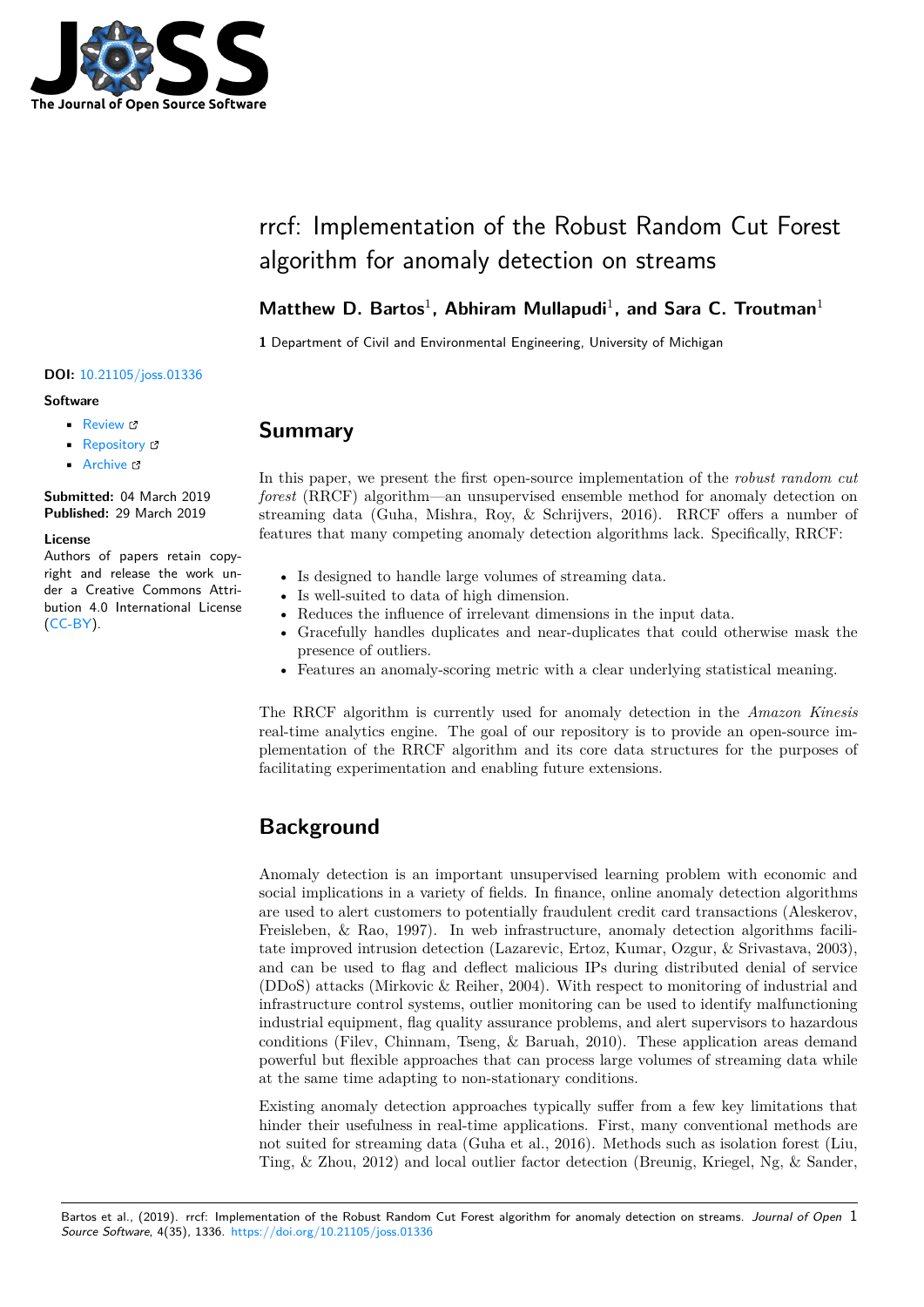



**Figure 1:** Figure 1: Detecting collusive outliers using One-Class SVM, Isolation Forest and RRCF (left to right).

2000) must reconstruct the entire model when a new data point is added, while methods such as replicator neural networks (Williams, Baxter, He, Hawkins, & Gu, 2002) and one-class support vector machines (Tax  $&$  Duin, 2004) must be retrained if the distribution of the input data changes over time. Second, many existing algorithms fail to detect anomalies in the presence of duplicates or near-duplicates—a phenomenon known as "outlier masking" (Guha et al., 2016). Finally, existing algorithms often struggle to detect outliers in high-dimensional data, especially in the presence of "irrelevant dimensions" that offer little relevant information to the outlier detection problem (Guha et al., 2016). The *robust random cut forest* algorithm addresses these problems by using a novel sketching algorithm to construct a real-time summary of the data (Guha et al., 2016). This sketching algorithm works by (i) constructing an ensemble of space-partitioning binary trees on the point set, and then (ii) generating an anomaly score based on the conditional change in model complexity imposed by the insertion or deletion of each point. This method efficiently detects anomalies on streaming data while at the same time adapting to changing input signals and handling "collusive" outliers.

### **Example applications**

### **Test 1: Detection in the presence of collusive outliers and irrelevant dimensions**

Here, we validate a test case from the original RRCF paper involving two dense clusters of 3-dimensional points in which almost all the variation occurs in the first dimension (Guha et al., 2016). Consider two clusters consisting of 1000 points each distributed according to *x*<sub>*i*</sub>  $\sim$   $\mathcal{N}([5 \ 0 \ 0]^T, 0.01 \cdot I)$  for the first class and *x<sub>i</sub>*  $\sim$   $\mathcal{N}([-5 \ 0 \ 0]^T, 0.01 \cdot I)$  for the second class. Add to this point set 10 collusive outlier points distributed according to  $x_i \sim \mathcal{N}([0 \ 0 \ 0]^T, 0.01 \cdot I)$ . The goal of this test case is to detect the 10 collusive outlier points in the center. From Figure 1, it can be seen that RRCF successfully detects the outliers, while One-Class SVM and Isolation Forest do not.

### **Test 2: Detection of event onset**

We validate another result from the original paper by showing that RRCF can effectively detect both the onset and offset of anomalies on streaming time series data (Guha et al., 2016). As in the original paper, we generate a sine wave from time  $t \in [0, 730]$ , with period  $T = \pi/50$  and a phase offset of  $\phi = 30$ . An anomaly is then injected into the sine wave along the interval  $t \in [235, 255]$ . Using a technique recommended by the original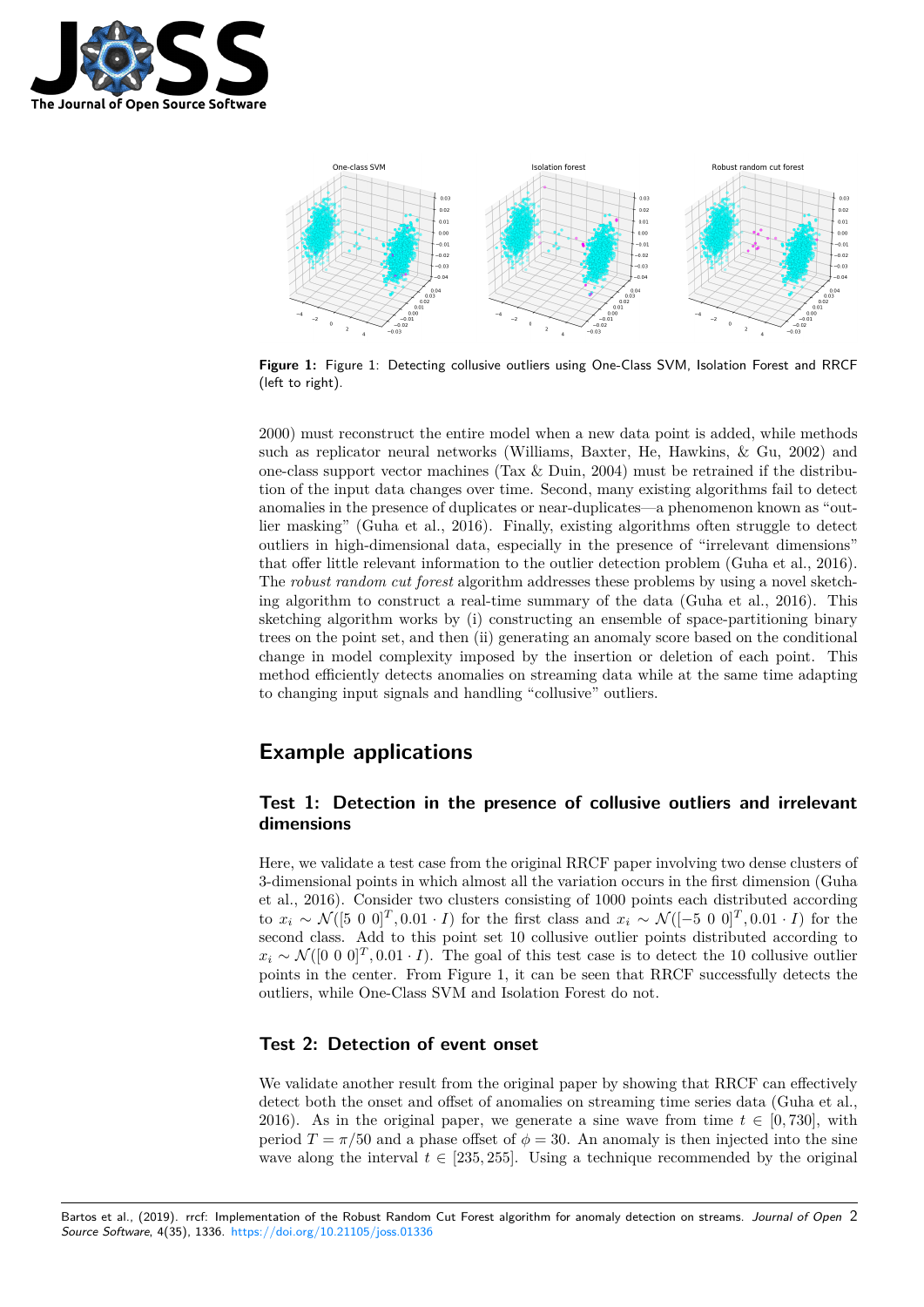



**Figure 2:** Figure 2: Detecting event onset using Isolation Forest (center) and RRCF (bottom).

paper, we sample the data using a "shingling" approach. In this approach, a window of length *ℓ* is passed over the data, and each consecutive windowed sequence is treated as an *ℓ−*dimensional point (e.g. for a shingle of length 4, the sampled point at time *t* will be  $[x_{t-3}, x_{t-2}, x_{t-1}, x_t]^T$ . We apply both Isolation Forest and RRCF with a forest size of 100 trees, and a tree size of 256 points. From Figure 2, it can be seen that RRCF performs better than Isolation Forest at detecting the onset of the anomaly.

## **Acknowledgements**

We thank Dr. Alfred Hero for bringing the RRCF algorithm to our attention, and Dr. Branko Kerkez for his invaluable support.

### **References**

Aleskerov, E., Freisleben, B., & Rao, B. (1997). CARDWATCH: A neural network based database mining system for credit card fraud detection. In *Proceedings of the IEEE/IAFE 1997 computational intelligence for financial engineering (CIFEr)*. IEEE. doi:10.1109/ cifer.1997.618940

Breunig, M. M., Kriegel, H.-P., Ng, R. T., & Sander, J. (2000). LOF: Identifying densitybased local outliers. *SIGMOD Rec.*, *29*(2), 93–104. doi:10.1145/335191.335388

[Filev, D. P., Chin](https://doi.org/10.1109/cifer.1997.618940)nam, R. B., Tseng, F., & Baruah, P. (2010). An industrial stre[ngth nov](https://doi.org/10.1109/cifer.1997.618940)elty detection framework for autonomous equipment monitoring and diagnostics. *IEEE Transactions on Industrial Informatics*. doi:10.1109/TI[I.2010.2060732](https://doi.org/10.1145/335191.335388)

Guha, S., Mishra, N., Roy, G., & Schrijvers, O. (2016). Robust random cut forest based anomaly detection on streams. In *International conference on machine learning* (pp. 2712–2721).

Lazarevic, A., Ertoz, L., Kumar, V., Ozgur[, A., & Srivastava, J. \(2003](https://doi.org/10.1109/TII.2010.2060732)). A comparative study of anomaly detection schemes in network intrusion detection. In *Proceedings of the 2003 SIAM international conference on data mining*. Society for Industrial; Applied Mathematics. doi:10.1137/1.9781611972733.3